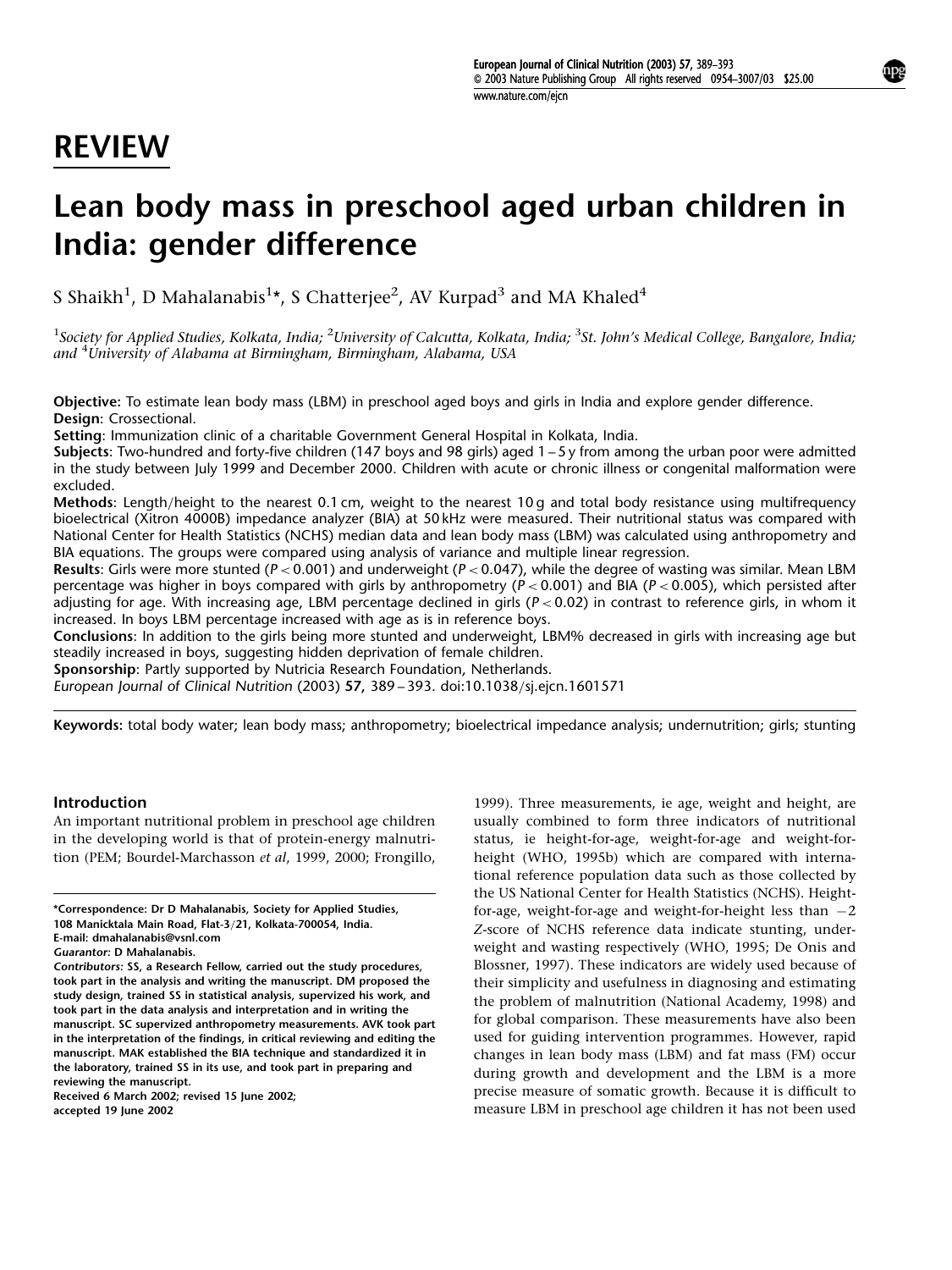to monitor malnutrition. Data for lean body mass in normal children is sparse. Fomon et al (1982) compiled normative data for Western children but no data is available on LBM in undernourished preschool children in boys and girls from developing countries. Several techniques available for measuring body composition are sophisticated (Going, 1996; Henderson et al, 2001; Heymsfield et al, 1996; Janssen et al, 1997; VanderJagt et al, 2001; Wang et al, 1999) and limited to laboratory research. LBM in preschool-age children can, however, be estimated using suitable anthropometric equations and by bioelectric impedance analysis (NIH, 1994). In the present study we have measured the LBM in a group of urban preschool children belonging to low socio-economic group using bioelectrical impedance analysis (BIA) and anthropometric equations as validated earlier (Shaikh et al, 2002) for this population and investigated the pattern of percentage LBM (LBM%) in boys and girls.

## Subjects and methods

The study was conducted in 245 children (147 boys and 98 girls) from among the urban poor attending an immunization clinic of a charitable government hospital in Kolkata. Parents of children attending the clinic were approached for participation of their children in this study. Informed consent was obtained from their parents. Subjects with illness or congenital malformation were excluded after a clinical evaluation. A total of 245 children were recruited from 239 families. These families come from among the urban poor and their family income ranged from US 25 to 63 per month. Mean  $\pm$  s.d. family size (defined as numbers eating from the same cooking pot) was  $5.7 \pm 2.7$ . It may be noted that percapita gross national product (GNP) in India is US 38 per month (UNICEF, 2001). Sixty percent of the families lived in one room and 78% of the living rooms were temporary structures. Twenty three percent of fathers and 35% of mothers were illiterate. In comparison, 56% of adult females and 29% of adult males in India are illiterate. The Institutional Ethical Committee approved the study.

#### Athropometry

All measurements were taken in the morning (Ulijaszek & Kerr, 1999). Anthropometric measurements were carried out as described previously (Gibson, 1990). For infants and children less than 2 y of age recumbent length was measured with a wooden measuring board to the nearest 0.1 cm. Children over  $2y$  of age were measured in the standing position using a stadiometer to the nearest 0.1 cm. Weight was measured with one layer of light underclothing on an electronic weighing balance (Avery India Limited) to the nearest 5 g for children less than 2 y of age and to the nearest 10 g for those older than 2 y of age. The weighing instrument was checked regularly using standard weights. Anthropometric equations for body composition as developed by Mellits and Cheek (1970) were used for deriving total body water. These equations are:

for boys—TBW (kg) = 
$$
-1.927 + 0.465 \times W + 0.045 \times H
$$
 (1)

for girls—TBW (kg) = 
$$
0.076 + 0.507 \times W + 0.013 \times H
$$
 (2)

where TBW is total body water, H is height in cm and W is weight in kg. Lean body mass was calculated from total body water using eqn (4), as stated later.

### Bioelectrical impedance analysis

Resistance was measured with a multifrequency bioelectrical impedance analyzer (Xitron model 4000B; Xitrons technologies Inc., San Diego, CA, USA) using 50 kHz at an oscillating current of  $100 \mu A$  (NIH, 1994; Ward et al, 1998). Measurement was taken in the morning after overnight fast with restriction of food and fluid intake and the bladder emptied. Children with dry light clothes were put supine with arms apart from the body and legs separated so that the thighs did not touch. After cleaning the skin contact area with alcohol, one pair of electrodes (disposable ECG electrode foils) was placed on the dorsal surface of the right hand between the distal metacarpal and radio-ulnar joints. Another pair of electrodes was placed between the lateral malleoli and ankle joints of the right foot (Kushner, 1992; Tyrrell et al, 2001; Simons et al, 1995). A minimum distance of 3 cm has been maintained between the electrode pair on the foot and hand respectively. Resistance (R) value was recorded and used to calculate the total body water (TBW) using the following equation (Fjeld et al, 1990):

$$
TBW (kg) = 0.76 + 0.18 \times H^2 \div R_{50} + 0.39 \times W
$$
 (3)

where H is height in cm, W is weight in kg and R is resistance at 50 kHz.

Lean body mass was calculated from TBW derived from eqns (1), (2) and (3) using the following equation:

Lean body mass  $(kg) = TBW \times 100 \div P$  (4)

where P is the proportion of LBM as water for reference children in the age group  $1-5y$  (Fomon et al, 1982).

#### Statistical analysis

Analysis was done using Epi Info Version 6.0 (Epi, Version 6, 1994, CDC, Atlanta, GA, USA, and WHO, Geneva) and Stata Version 5.0 (Stata Corporation, TX, USA, 1985 – 1997). For anthropometric data, a software package based on National Center for Health statistics (NCHS) database as provided with Epi Info software was used. Mean values were compared for body composition between boys and girls using analysis of variance. Multiple linear regression was used for adjusted analysis. A difference was considered significant if  $P < 0.05$ .

390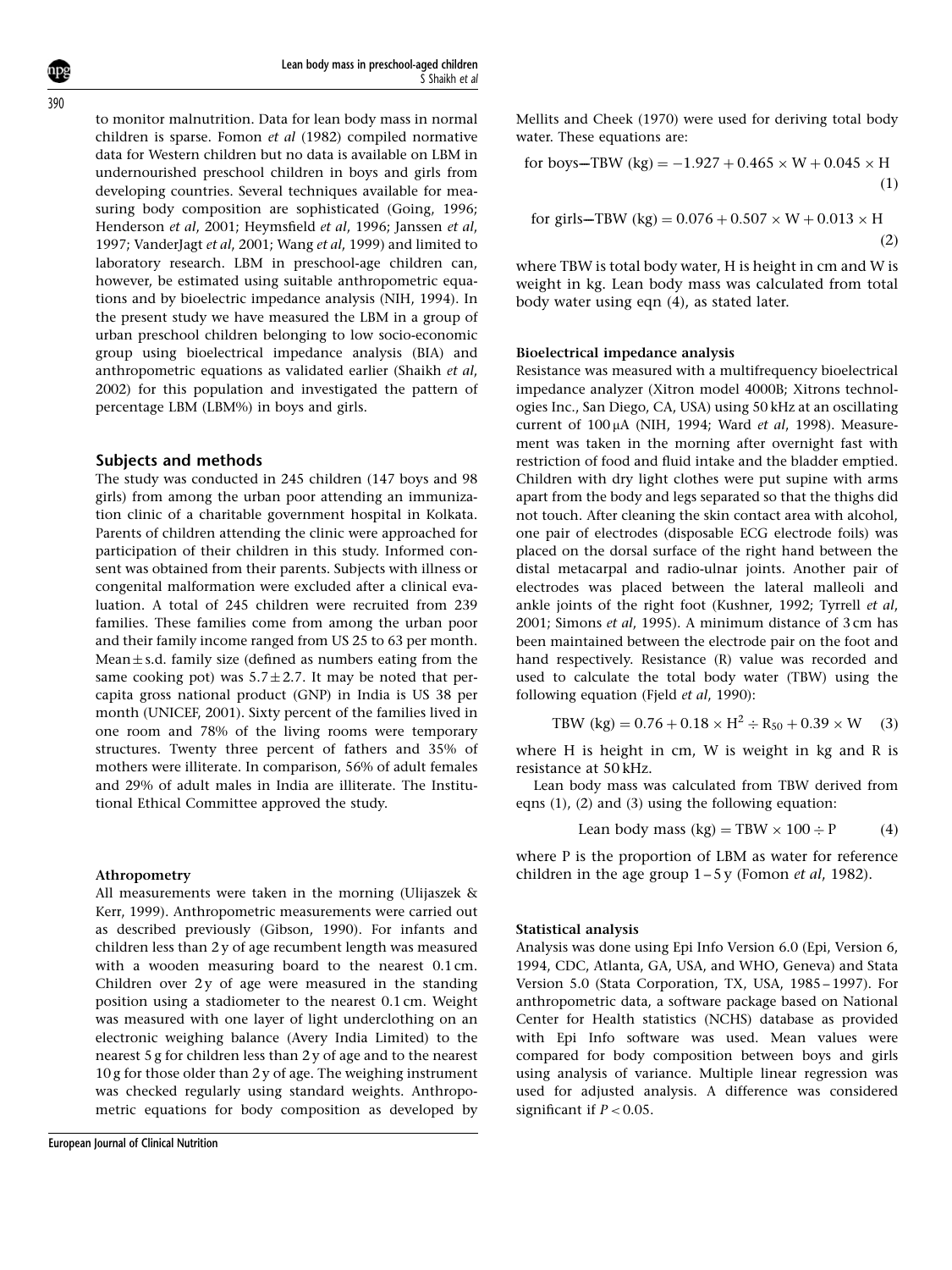Table 1 Age, height, weight and calculated LBM% by anthropometry and BIA methods in boys and girls and age-averaged reference values for LBM%

| Variables                                     | Boys (n = $147$ )<br>$mean + s.d.$ | Girls (n = $98$ )<br>$mean + s.d.$ | P-values    |
|-----------------------------------------------|------------------------------------|------------------------------------|-------------|
| Age (months)                                  | $26.8 + 14.84$                     | $30.1 + 15.82$                     | $P = 0.104$ |
| Height (cm)                                   | $83.9 + 9.23$                      | $83.1 + 9.59$                      | $P = 0.649$ |
| Weight (kg)<br>$LBM\%$ <sup>a</sup>           | $10.4 + 2.26$                      | $9.9 + 2.20$                       | $P = 0.805$ |
| Anthropometry                                 | $83.6 + 2.90$                      | $80.3 + 2.06$                      | P < 0.001   |
| <b>BIA</b> method                             | $81.9 + 2.95$                      | $79.7 + 2.16$                      | P < 0.005   |
| $LBM\%S^b$<br>(age averaged reference values) | 82.0                               | 80.7                               |             |

<sup>a</sup>Lean body mass percentage in study children.

<sup>b</sup>Lean body mass percentage in reference children (Fomon et al, 1982).

# Results

Baseline features and mean LBM% in boys and girls are shown in Table 1. Mean age tended to be higher in girls. Mean height and weight in the two age groups were similar. Calculated LBM% using either anthropometric equations or BIA method was higher in boys ( $P < 0.005$ ). Derived nutritional indicators such as height-for-age, weight-for-age and weight-for-height Z-score compared with the US National Center for Health Statistics (NCHS) data are shown in Table 2 and values less than  $-2$  Z-score were taken to indicate stunting, underweight and wasting, respectively. Compared with boys, mean height-for-age  $(P = 0.001)$  and weight-forage ( $P = 0.047$ ) Z-scores were lower in girls. However, mean weight-for-height Z-score was similar in the two groups  $(P=0.50)$ , suggesting a similar degree of wasting, which remained similar after adjusting for age  $(P = 0.49$ , multiple linear regression).

In Figure 1 we compared changes in the mean Z-scores for stunting and underweight with increasing age. While the mean values tended to decrease with increasing age the girls were consistently more stunted  $(P=0.005$ , age adjusted) and underweight  $(P = 0.13$ , age-adjusted) compared with study boys. The changes in the mean LBM% in study boys and girls with increasing age are shown in Figure 2 along with reference values according to age group. LBM% in study boys was higher ( $P = 0.02$ ) than the reference values in the youngest age group, which steadily increased with age both in the study and reference boys. However, the rate of increase was slower than the reference values, so that in the highest age group the mean LBM% in reference boys was higher than the study boys ( $P = 0.02$ ). In study girls also the mean LBM% in the youngest age group was higher than the reference values  $(P = 0.001)$ . However the LBM% steadily decreased in study girls while it increased in reference girls. In the highest age group the LBM% in study girls was substantially lower than the reference values  $(P = 0.001)$ . Furthermore, the mean LBM% in girls in the highest age group was significantly less ( $P = 0.005$ ) than in the lowest age group. In addition, the LBM% in boys compared with girls in the highest age group was considerably higher  $(P = 0.001)$ .

## Discussion

This was a purposive sample and recruitment took place in a clinic of a public hospital. The study children belong to low socio-economic group as indicated by their economic and education indicators. The boys and girls came from a closely similar background. High prevalence of children with stunting, underweight and wasting indicates malnutrition (WHO, 1995; De Onis & Blossner, 1997). Stunting indicates longterm, cumulative inadequacies of health or nutrition or both. It refers to shortness that is a deficit in linear growth that failed to reach potential as a result of sub-optimal health or nutritional conditions. It may be noted that underweight is a function of short stature, low tissue mass or both. Although it is more difficult to interpret, weight-for-age is often used to screen for undernutrition because it does not require measurement of height. On the other hand, wasting refers to thinness that is often due to a recent and severe event leading to significant weight loss, which may result from acute starvation, severe disease, chronic dietary deficits and/or disease alone.

The global prevalence of stunting and underweight in developing countries in children under 5 y averages about 33 and 27%, and in South Asia, 44 and 29%, respectively. The prevalence of wasting in developing countries is considerably lower than that of stunting and underweight. The expected prevalence of wasting in developing countries is 2 – 3% and in South Asia it is 15% (ACC/SCN, 2000). Our study was conducted in preschool-aged children aged 1 – 5 y and in this age group prevalence of stunting, underweight and wasting were very high (Table 2). Furthermore, the prevalence of stunting was higher in girls than boys (Figure 1) after

Table 2 Derived nutritional indices in boys and girls

| $1.0018$ $\pm$ $0.0118$ $0.0011$ $0.0011$ $0.0011$ $0.0011$ $0.0011$ $0.0011$ |                                                                     |                         |                                                                              |                         |  |  |  |
|-------------------------------------------------------------------------------|---------------------------------------------------------------------|-------------------------|------------------------------------------------------------------------------|-------------------------|--|--|--|
| z-scores <sup>a</sup>                                                         | Boys (n = $147$ )                                                   |                         | Girls ( $n = 98$ )                                                           |                         |  |  |  |
|                                                                               | $Mean + s.d.$                                                       | z-scores $<-2$          | $Mean + s.d.$                                                                | z-scores $<-2$          |  |  |  |
| Height-for-age<br>Weight-for-age<br>Weight-for-height                         | $-1.05 + 1.28*$<br>$-1.90 \pm 0.93^{\dagger}$<br>$-1.56 \pm 0.80^3$ | 25.2%<br>47.6%<br>28.0% | $-1.58 + 1.13*$<br>$-2.13 \pm 0.81^{\dagger}$<br>$-1.49 \pm 0.78^{\ddagger}$ | 31.6%<br>54.1%<br>25.5% |  |  |  |

<sup>a</sup>The height-for-age and weight-for-age Z-scores are significantly higher in boys than girls. The weight-forheight Z-scores are not significantly different (\* $P = 0.001;$   $^{\dagger}P = 0.047;$   $^{\ddagger}P = 0.50$ ).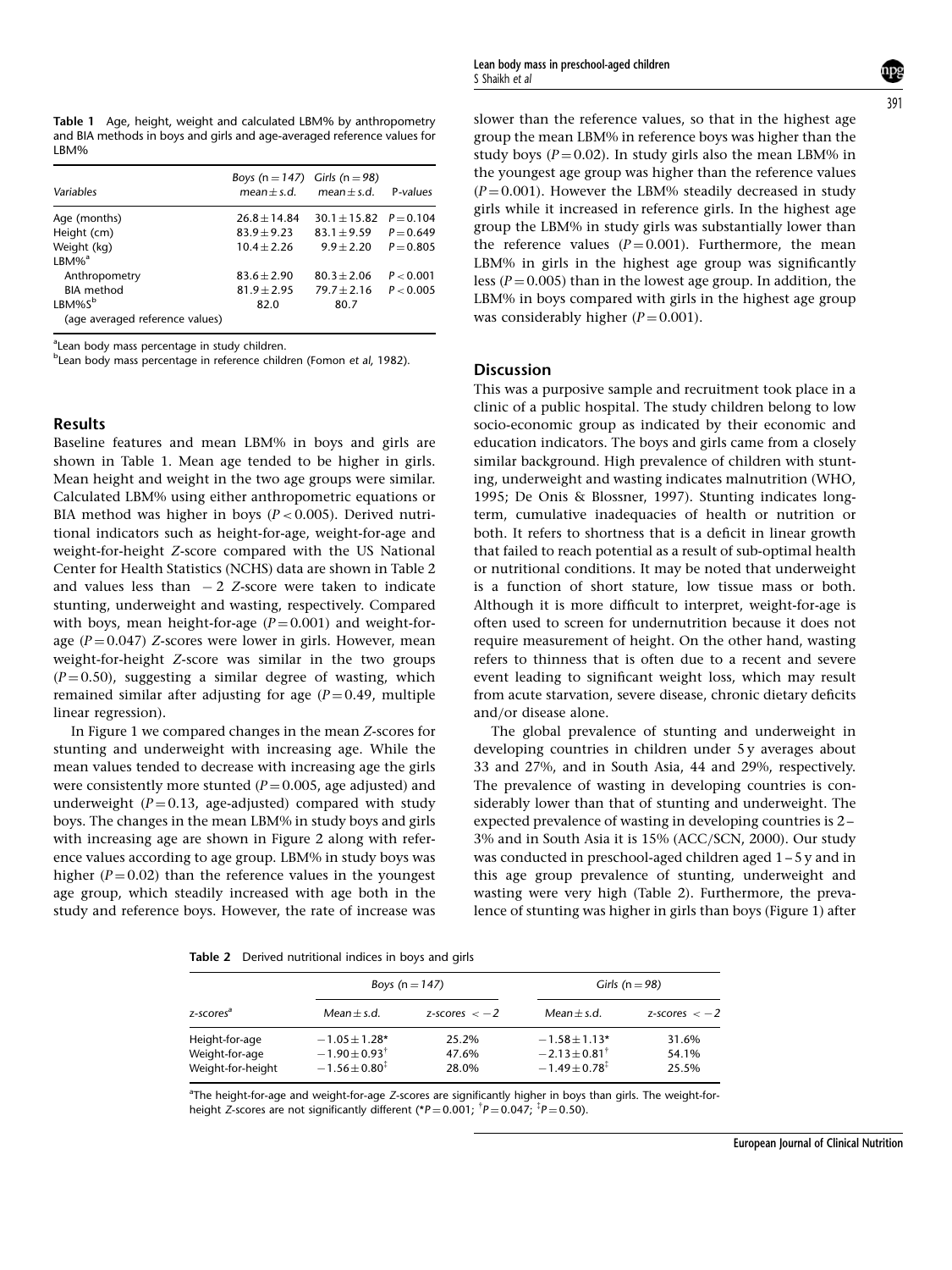





**Figure 1** The mean height-for-age Z-score ( $P < 0.005$ , age adjusted) and weight-for-age Z-score ( $P < 0.04$ , age adjusted) in boys (B) and girls (G) according to age group. Age groups: 1, 12-20 months (B=40, G = 28; P<sub>HAZ</sub> = 0.439 and P<sub>WAZ</sub> = 0.339), 2, 21 – 30 months (B = 34,  $G = 20$ ;  $P_{HAZ} = 0.077$  and  $P_{WAZ} = 0.383$ ); 3, 31 – 40 months (B = 26,  $G = 16$ ; P<sub>HAZ</sub> < 0.001 and P<sub>WAZ</sub> < 0.001), 4, 41 – 50 months (B = 22,  $G = 16$ ;  $P_{HAY} = 0.098$  and  $P_{WAY} = 0.452$ ); and 5, 51 – 60 months  $(B = 25, G = 18; P_{HAZ} = 0.833$  and  $P_{WAZ} = 0.295$ ).

adjusting for age. A similar trend was found for the ageadjusted prevalence of underweight (Figure 1).

Due to substantial technical difficulties in measuring the LBM in preschool-aged children, data on normal children is sparse. However, based on normative data compiled by Fomon et al (1982), growth curves for LBM in normal Western children were constructed (Forbes GB, 1987) which showed that LBM in absolute quantity increases in a nearly linear fashion in this age group of 1 – 5 y. However, a small difference is maintained between boys and girls in that the absolute LBM is consistently higher in boys. It may be noted that the degree of wasting in the study children was similar in boys and girls (Table 2), ie no significant effect of gender was seen on weight-for-height Z-score after adjusting for age. We can only speculate on the reason why the LBM% in the youngest age group was consistently higher than in the reference children. The practice of prolonged breastfeeding combined with late and inadequate introduction of semisolid and solid foods, common in this population, may be a contributing factor. An important new finding of this study was that LBM% declined sharply with age in study girls while it rose in reference girls. In contrast, LBM% in study



Figure 2 The mean lean body mass percentage of study boys and girls as measured by anthropometric equations (A) and BIA method (B) compared with reference (R) values according to age group. Age groups: 1, 12-20 months ( $P = 0.02$ , reference boys vs study boys;  $P = 0.001$ , reference girls vs study girls); 2, 21 - 30 months; 3, 31 - 40 months; 4, 41 – 50 months; and 5, 51 – 60 months (study boys vs reference boys,  $P = 0.02$ ; study girls vs reference girls,  $P = 0.001$ ).

boys increased with age and the direction of change is similar to that reference boys (Figure 2). This is so despite the fact that the degree of wasting was similar in boys and girls across this age group. Not only were the girls more stunted and underweight, the LBM% also declined with increasing age (unlike reference girls). Comparing this trend with the reference data for LBM% in boys and girls in the same age range may have revealed a hidden deprivation in girls.

The causes of poor growth in preschool-aged children in developing countries are poor maternal nutrition status at conception and undernutrition in utero, inadequate breastfeeding, delayed complementary feeding (WHO, 1999; Gillespie, 1997), inadequate quality or quantity of complementary feeding, impaired absorption of nutrients due to intestinal infections or parasites, or a combination of these problems. In an African pastoral community-based study the prevalence of all indicators of undernutrition showed a significant increase with age but the study did not show a statistically significant sex difference in any age group (Sellen, 2000). However, demographic surveillance data in rural Bangladesh demonstrated that female children had a 1.8-times higher risk of dying than male children. The cause of death, which contributed the most to this excess female mortality, was severe malnutrition and diarrhoeal diseases